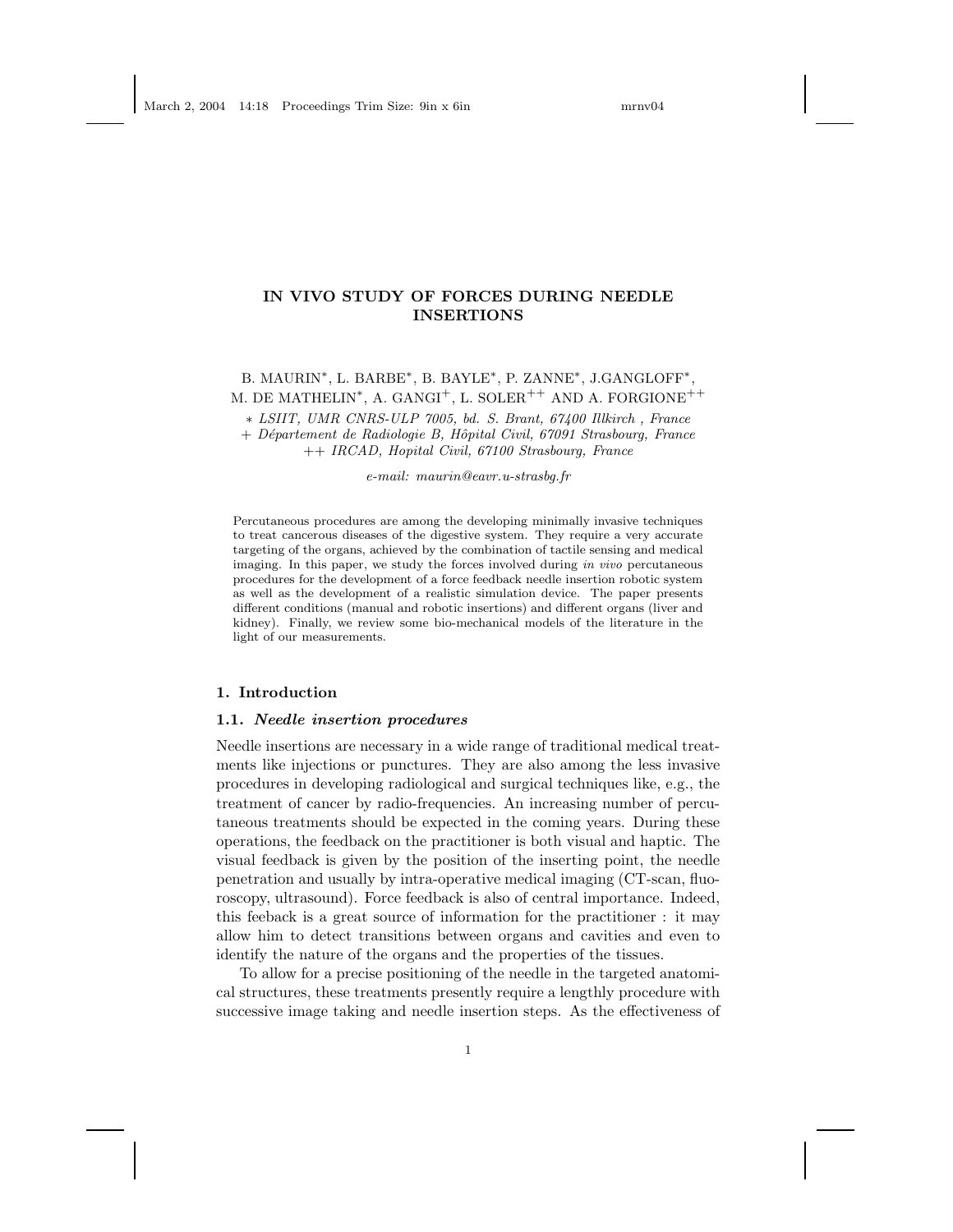the treatment is strongly dependent on the tip needle position, the practitioner's skill and experience as well as the number of per-operative image taking steps are critical for the outcome of the percutaneous procedure.

For all these reasons a recent interest in robotic devices for needle insertions has arisen<sup>9,5</sup>. Nevertheless, very few projects have yet taken into account the problem of force feedback. This is actually one of the main limitation of pioneer robotic systems. As we believe that the radiologist should remain the principal actor of the operations, such a robotic system should necessarily be tele-operated. Hence real-time force feedback should be necessary. We are presently involved in the design of a force feedback tele-operated robotic system dedicated to CT-guided needle insertions <sup>7</sup> . It will allow, at the same time, a good protection of the practitioner with respect to X-rays, together with visual and haptic feedback. The haptic interface will be also used for simulation and training.

# 1.2. Why is it necessary to study forces ?

The nature of the interaction between the needle and the tissues makes the understanding of deformation, cutting and friction mechanisms quite difficult and deserves further detailed examinations. Different studies have been achieved dealing with the measurement and the modeling of forces involved in percutaneous needle insertions <sup>3</sup>,<sup>8</sup> . They can be classified according to the nature of the bodies in which the needle is inserted: artificial phantoms<sup>3</sup> or animal tissues <sup>8</sup> . In the first case the authors are specially interested in the correlation between forces and deformations. Such measurements mainly have an interest to build simulators. In the second case, measurements are more interesting from a clinical point of view as they allow to study the behavior of real tissues. Unfortunately, they deal with dead tissues, and in spite of good conditions of preservation<sup>8</sup>, their bio-mechanical properties might be altered. This is specially the case with organs well irrigated by blood, like the liver or the kidney. To our knowledge, very few studies give in vivo measurements of forces in surgical procedures<sup>1,2</sup> and none of them specifically deals with percutaneous procedures. The main originality of our paper is to characterize the efforts involved in in vivo percutaneous procedures. The experiments detailed in section 2 allow :

i) to establish the ranges of forces involved in percutaneous procedures; ii) to analyze and model the temporal evolution of the forces during the insertions.

These results are interesting for many reasons. First, they allow to define the design constraints for a robotic system. Then, they help to understand the sensibility of force perception in order to design an haptic interface or a realistic simulator.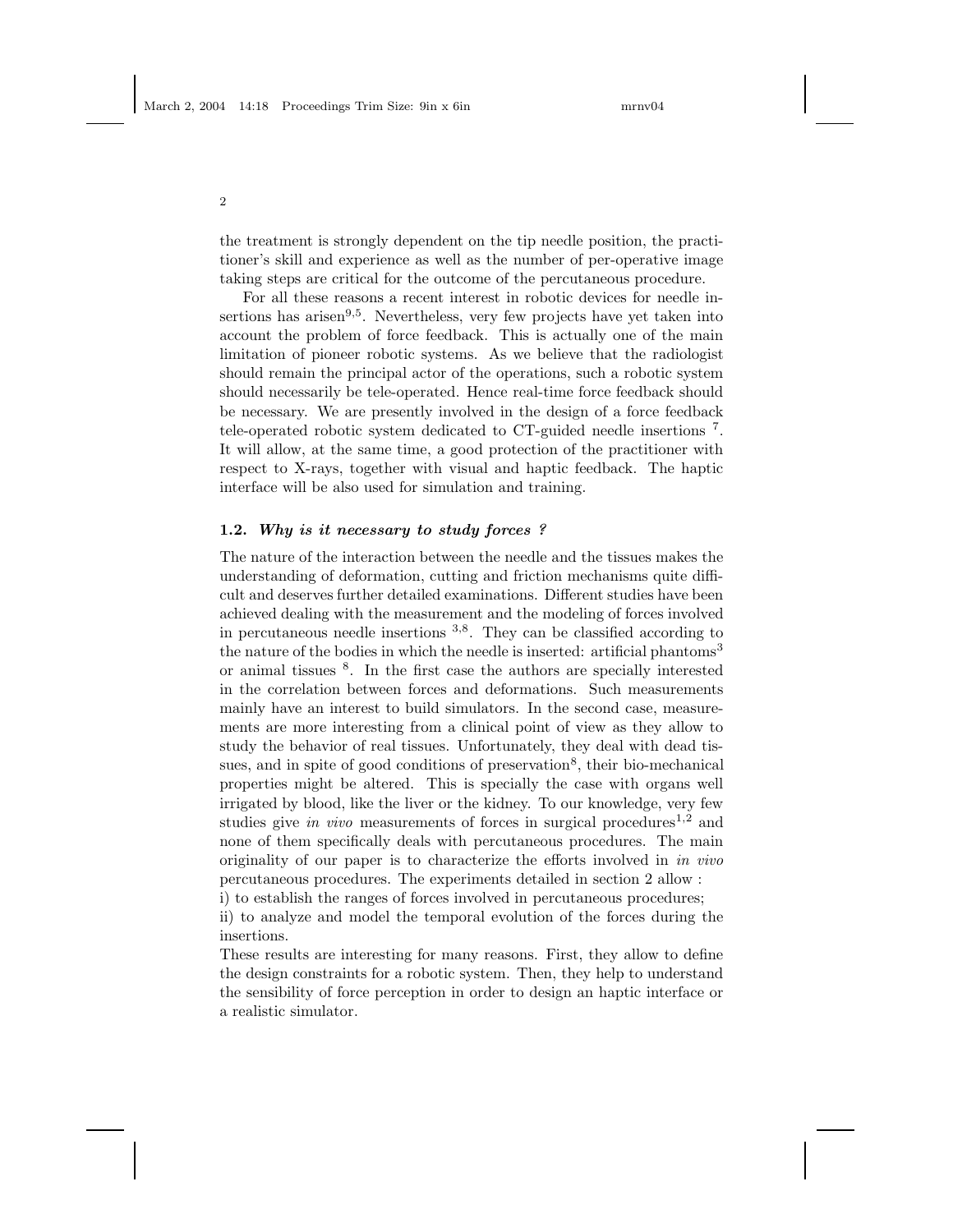## 2. Experimental setup

We used a Nano-17 6 DOF force sensor from ATI Automation Inc. together with a special handling tool we made to rigidly hold the needle. This device can either be mounted as a robotic arm end-effector or held by hand. Typical resolutions of the sensor are  $0.0125$  N along its axis and 0.0625  $mN$  in torque. A dedicated software running on real time Linux OS has been developed allowing synchronized acquisition of measures and robot control.

### 2.1. Methods

All experiments were led with the same 18 gauges  $(1.27 \, mm \, diameter)$ , 15.24 cm biopsy needle with anesthetized pigs. Since the pig is alive, the breathing was artificially stopped for the period of insertion, so that this repetitive perturbation had no impact on the data. Two different methods were used for acquiring *in vivo* data:

- in the first case a proficient radiologist inserts a needle by manually holding the force device attached to the needle. The task executed by the radiologist was to plunge a needle 4 times into the targeted organs, at a constant velocity, constant depth and with as less shaking as possible. The depth was hard to estimate, approximatively from 30 to 50 mm.
- in the second case the needle insertion is done by a robot, with the assistance of a surgeon. The insertion results of the combination of a descent of 20 mm in the tissue at constant velocity of 15  $mm/s$ , then a 8 s. pause and finally the needle extraction until its initial position at 15 mm/s.

As we previously underlined, both these experiments serve as an original database, since very few such data exist. Manual measurements allow to characterize the forces that a radiologist is used to feel (see Fig. 1). This is of great interest for engineers as practitioners have difficulties to characterize the forces and torques they apply naturally during operations. Robot insertions also have several benefits (see Fig. 2). In particular, no human intervention is needed except control, hence the same experiment may be repeated several times. The in-



Figure 1. Manual Setup

sertions parameters (depth, velocity) can be easily modified, which can help to model the tissues. The main inconvenience in both type of ex-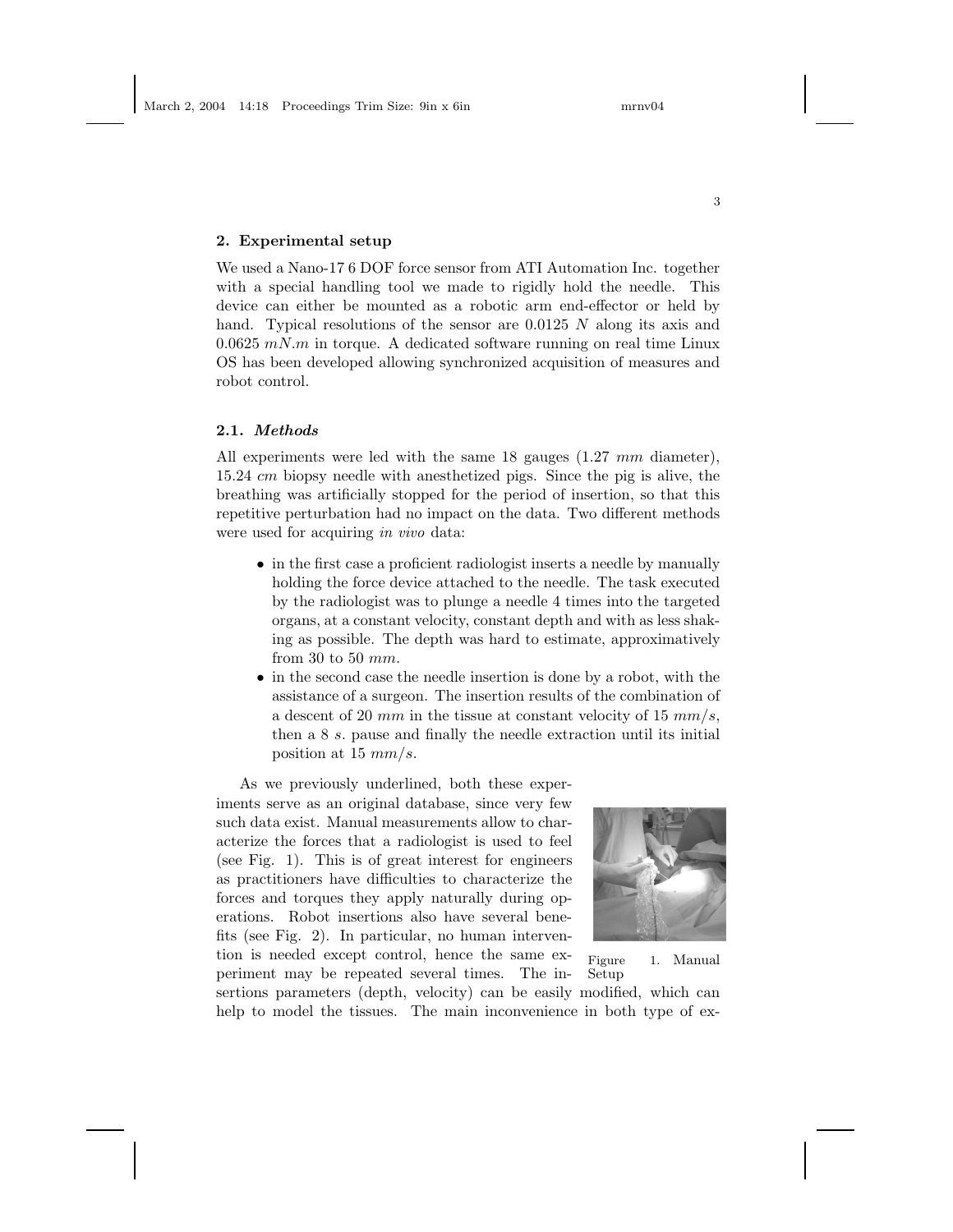periment is that the insertions were carried out "blindly", as we had no imaging device at disposal. Hence no control on the localization and the depth was possible. From  $\frac{8}{3}$ , we know that the depth and speed of insertion are of importance. The lack of precise knowledge of the depth of insertion in the organs gave us some difficulties to respect this constraint and we based our insertions on a priori constant depth.

We distinguish the access of organs in two different categories: in the first case the skin is cut superficially (it is a usual practice during percutaneous interventions) and we perforate fasciae, or connective tissues, and some muscles. These experiments are refered to "with skin" in the following. In the second case, all the anatomic layers are cut, thus allowing direct access to the organ. These experiments are refered to "direct access" in the following. Most experiments dealt with the liver but some measurements on kidneys and pancreas were led since they are also prone to percutaneous procedures.



Figure 2. Robotic Setup

## 2.2. Results

# 2.2.1. Ranges of forces

We first focused on the maximum exerted forces during insertions. As expected, it appears from statistics, that the most significant results are given by the force along the insertion axis (in other directions, common values are  $2.10^{-3}$  N for forces and  $6.10^{-3}$  Nm for torques. As a result, these data are no longer considered in the following analysis.

All the statistics obtained for the radiologist manual insertions are presented in Table 1. The figures for the robotic insertions are presented in

Table 1. Manual insertions

| 1d.0171<br>манцая твет понь                                    |                      |  |
|----------------------------------------------------------------|----------------------|--|
| Organs and method $(\# \text{ trials})$<br>Maximum force $(N)$ | Std. deviation $(N)$ |  |
| 3.73                                                           | 0.59                 |  |
| 2.33                                                           | 0.32                 |  |
| 0.7                                                            | 0.29                 |  |
| 0.23                                                           | 0.04                 |  |
| 0.3                                                            | 0.28                 |  |
| 0.74                                                           | 0.54                 |  |
| 0.83                                                           | 0.28                 |  |
|                                                                |                      |  |

Table 2. Comparing insertion with and without direct access shows that the skin and the muscles accentuate the forces by adding contact forces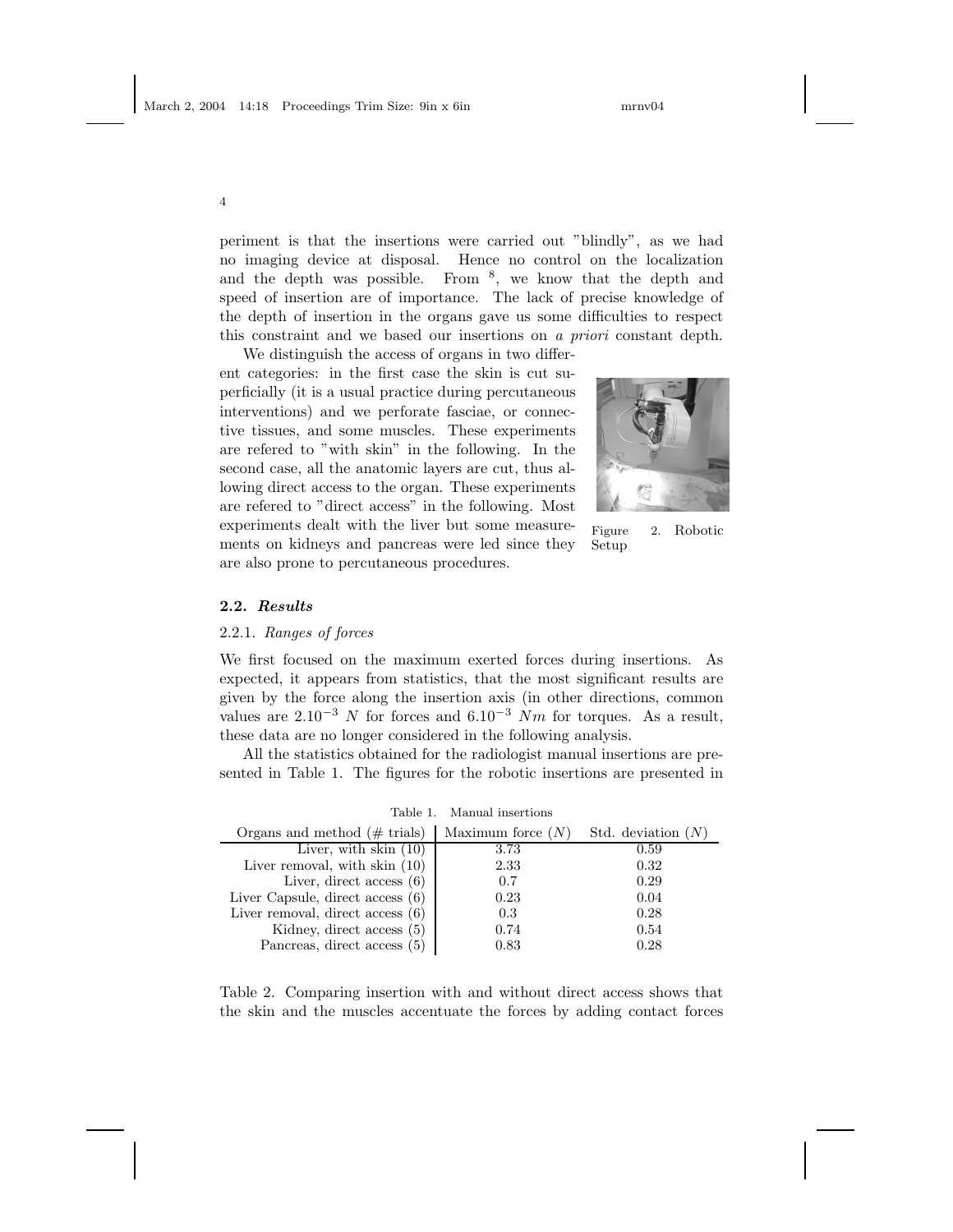| Organs and method $(\# \text{ trials})$ | Maximum force $(N)$ | Std. deviation $(N)$ |
|-----------------------------------------|---------------------|----------------------|
| Liver, with $\sin(6)$                   | 1.89                | 0.36                 |
| Liver removal, with $\sin(6)$           | 0.69                | 0.28                 |
| Liver, direct access $(6)$              | 0.59                | 0.17                 |
| Liver Capsule, direct access $(6)$      | 0.35                | 0.12                 |
| Liver removal, direct access $(6)$      | 0.17                | 0.06                 |
| Kidney, direct access $(4)$             | 1.22                | 0.34                 |

and elasticity to the global resultant. The differences between manual and robotic insertions is mainly due to the uncontrolled speed and depth of the radiologist.

# 2.2.2. Evolution of longitudinal force

Figure 3 provides a typical plot of an insertion into the liver by direct access. The plot can be split into 3 phases. The descent phase, is the



Figure 3. Needle insertions with direct access to the liver

most interesting for force modeling: it corresponds to the succession of an exponential-like rise, a sharp rupture, and finally again a rising slope. It matches the phases felt by the radiologist while piercing the capsule of the organ. The maximum force value is finally reached when the movement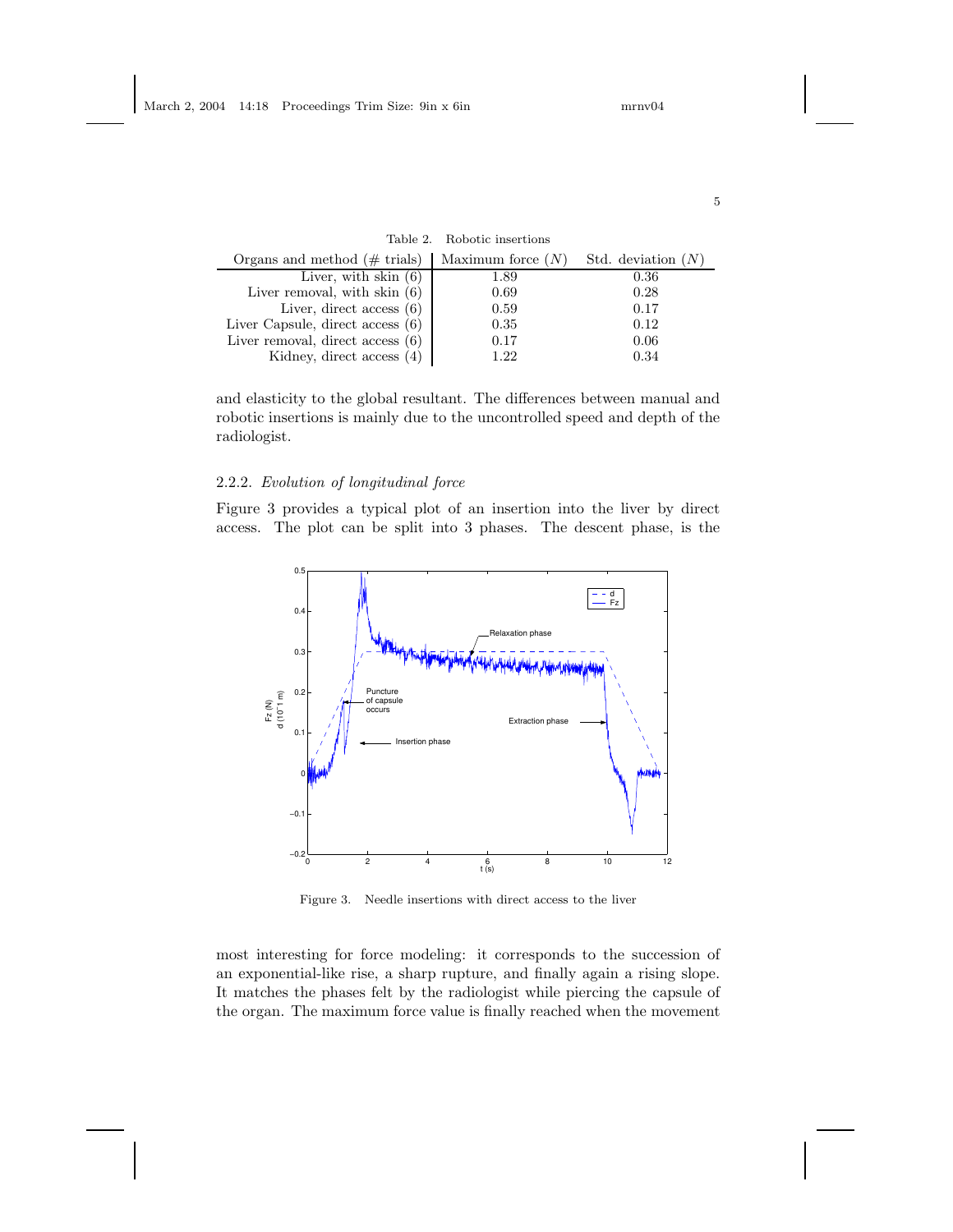ceases. As a consequence of organ elasticity, this peak is rather proportional to the depth of penetration. The second phase corresponds to the relaxation of the tissues. Not surprisingly, even if the needle is motionless, we have a slow decreasing force applied along the axis of the needle. This is known as a repulsion force applied on the tip. It depends mainly on the kind of bevel the needle is made of. For our experiment a regular bevel was used and the liver relaxation converge to a constant repulsion force of 0.3 N in average. Finally, the last phase corresponds to the removal of the needle during which only friction forces are applied on the surface of the needle: after a fall to  $0 \, N$ , we obtain an exponential-like plot as in the insertion phase.

Figure 4 is a plot allowing the comparison between the manual and the robotic insertions in the case of the liver "with skin".



Figure 4. Radiologist and a robotic insertions with skin access to the liver.

# 2.3. Modeling of the Liver

To model the insertion into the liver, we compared two models fitted with our measurements. Simone and Okamura<sup>8</sup> model the forces by the sum of 3 components: stiffness, friction and cutting. We will only stress the stiffness force and friction force as the test procedure was not the same as the authors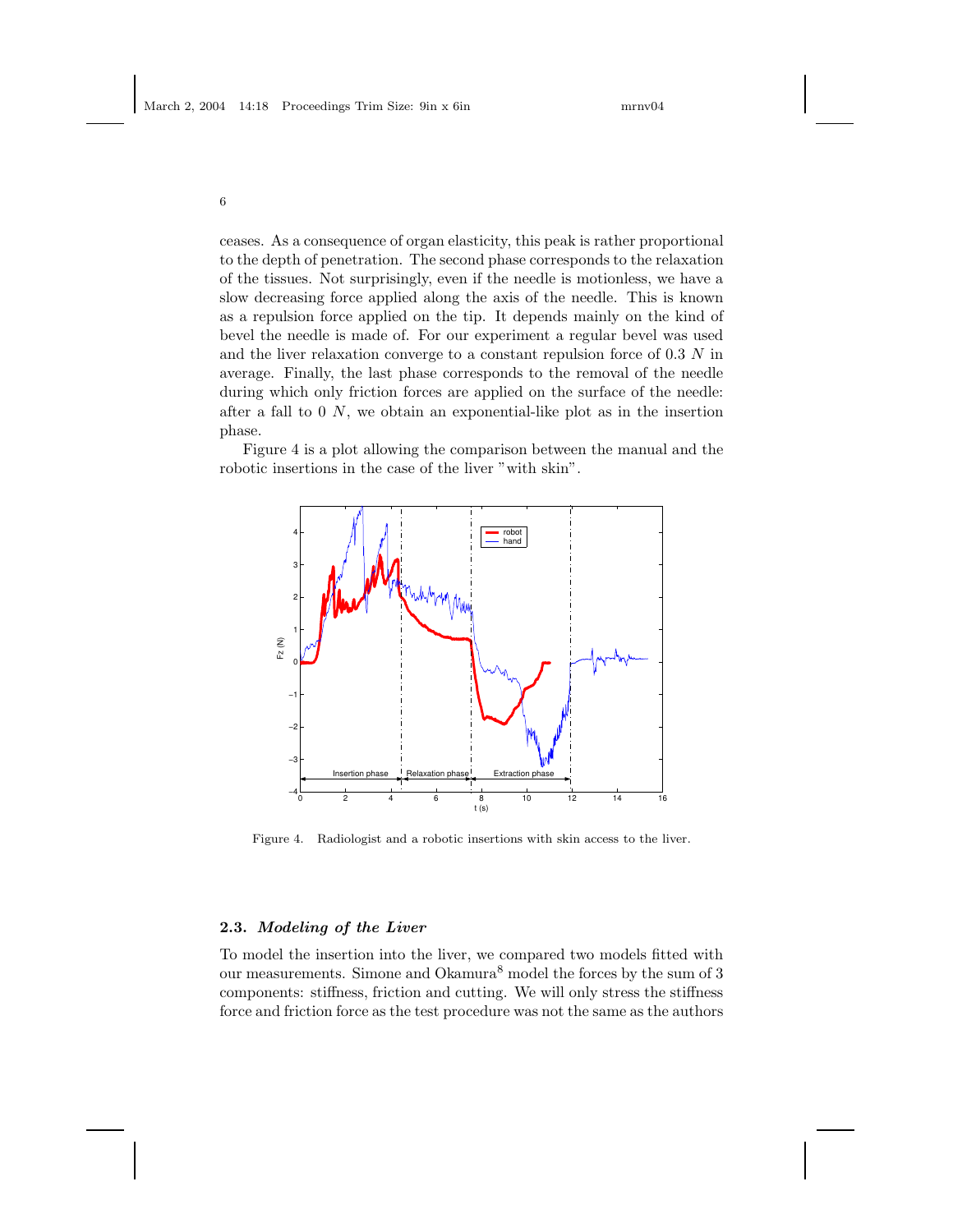did. The stiffness force is exemplified during the insertion phase, before the puncture in the capsule. A second order polynomial  $f(d) = a_0 + a_1d + a_2d^2$ that relates depth to force, is well suited for this curve. After data fitting, the following coefficients were obtained:  $a_0 = 0$  N,  $a_1 = 0.002$  N/mm and  $a_2 = 0.0023 \ N/mm^2$ . These values are very close to those exposed in <sup>8</sup>. The friction force is given by a  $\text{Karnopp}^8$  model and we found a positive static friction of 0.121  $mN/mm$  and a negative of  $-0.117$   $mN/mm$ . The dynamic friction coefficients were considered null (force proportional to distance). The positive damping coefficient was  $3.2 \, mNs/mm^2$  where the negative was 1.6  $mNs/mm^2$ .

The second model we tested is taken from Maurel<sup>6</sup> and based on the work of Fung<sup>4</sup>. The insertion has two phasis: before the capsule puncture and after. In each phase, the force is modeled as an exponential function of the depth :  $f(d) = (F_0 + b)e^{a(d-d_0)} + b$ . With a Newton-Raphson optimization we found the parameter vector  $\theta = [a, b, d_0, F_0]$  before the puncture:  $\theta = [0.121, -0.098, 11.45, 0.2]$ ; and after the puncture:  $\theta = [-0.031, 1.7, 19.61, -3.39].$ 

In Fig. 5, the two models are drawn for comparison. For the first model we get a mean error  $\bar{f} = 7.4$  mN and a standard deviation  $\sigma = 0.69$  mN<sup>2</sup>; for the second  $\bar{f} = 0.79$  mN, and  $\sigma = 0.31$  mN<sup>2</sup>. As expected, the errors are low and the models are both of interest.



Figure 5. Two models fitted with our data (left: Simone, right: Maurel)

## 3. Conclusion

This paper presents data analysis to characterize the values of forces during in vivo needle insertions. It underlines both the necessary sensibility to render the organs transitions and the important forces required to pierce